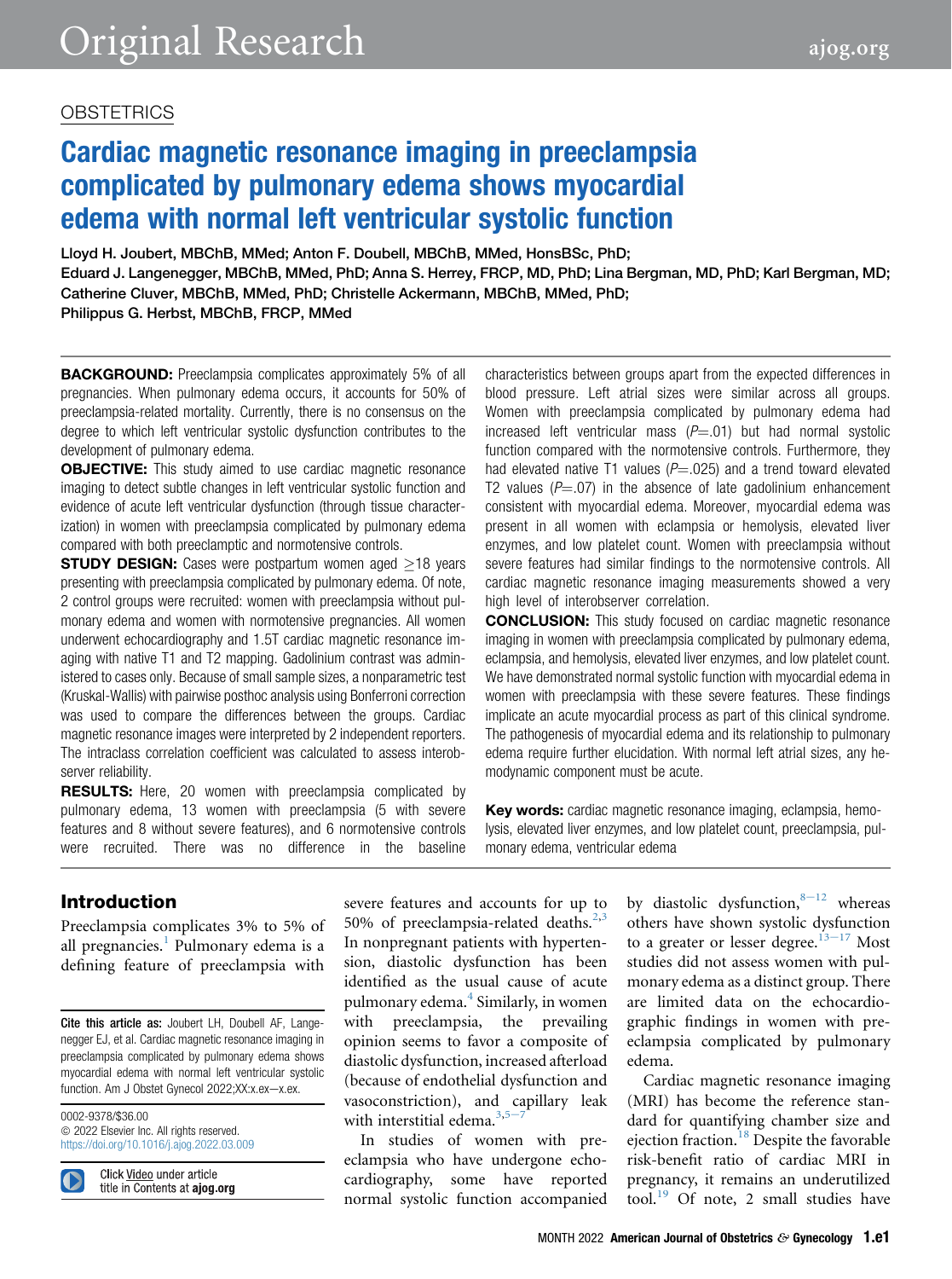### AJOG at a Glance

### Why was this study conducted?

The mechanisms underlying the development of pulmonary edema in preeclampsia are not well understood, and the literature is conflicting. We evaluated left ventricular (LV) function and tissue characterization in women with preeclampsia with severe features and controls using cardiac magnetic resonance imaging (MRI).

### Key findings

LV systolic dysfunction did not play a role in the development of pulmonary edema. Evidence of myocardial edema was found in women with preeclampsia complicated by pulmonary edema; hemolysis, elevated liver enzymes, and low platelet count; and eclampsia.

#### What does this add to what is known?

Systolic dysfunction was not the mechanism underlying pulmonary edema in preeclampsia. The presence of myocardial edema in preeclampsia with severe features without pulmonary edema suggested more widespread subclinical myocardial involvement than previously suspected. The absence of left atrial enlargement suggested that any hemodynamic cause for pulmonary edema is acute.

reported cardiac MRI findings in women with preeclampsia, and no woman with preeclampsia complicated by pulmonary edema was included. $20,21$  $20,21$  $20,21$  Both studies primarily reported left ventricular (LV) volumes and masses, and 1 study reported on short-tau inversion recovery (STIR) imaging findings.<sup>[20](#page-8-9)</sup> With its ability to characterize myocardial pathology, for instance, through edema imaging (STIR, native T1 and T2 mapping), cardiac MRI offers the opportunity to determine the pathophysiological basis for the anatomic abnormalities detected. There is no report detailing native (pregadolinium contrast) tissue mapping.

Considering the paucity of data and the overall poor understanding of the mechanisms and pathophysiology underlying pulmonary edema in women with preeclampsia, we set out to use cardiac MRI to assess for subtle changes in LV systolic function in women with preeclampsia complicated by pulmonary edema. Furthermore, we utilized tissue characterization to assess for evidence of acute myocardial edema and altered gadolinium kinetics as markers of acute ventricular pathology leading to dysfunction. By comparing these findings in women with preeclampsia

complicated by pulmonary edema with those in women with preeclampsia without pulmonary edema and normotensive controls, we aimed to advance the understanding of the pathologic mechanisms underlying pulmonary edema in preeclampsia.

### Materials and Methods

This prospective observational study (S17/10/260) was approved by the human research ethics committee of the University of Stellenbosch, Cape Town, South Africa. Furthermore, these women were included in the Preeclampsia Obstetric Adverse Event biobank.[22](#page-9-0)

### Study population

We included postpartum women who delivered at Tygerberg Hospital in Cape Town, South Africa. Cases were women with preeclampsia complicated by pulmonary edema. These cases were compared with cases of women with preeclampsia without pulmonary edema and normotensive controls. Women with other target organ dysfunction, such as eclampsia and hemolysis, elevated liver enzymes, and low platelet count (HELLP syndrome), were eligible for inclusion in the preeclampsia control group.

We included women aged  $\geq$ 18 years without secondary hypertension. The exclusion criteria included nonpreeclamptic-related pulmonary edema, an alternative cause for respiratory failure, and claustrophobia.

Pulmonary edema was diagnosed in the presence of respiratory failure necessitating respiratory support not because of infective or embolic causes, the presence of bibasal fine inspiratory crackles on auscultation, which responded to diuresis or positive pressure ventilation and/or compatible radiologic features on chest x-ray or computed tomography scanning.

Women were classified using the International Society for the Study of Hypertension in Pregnancy definition of preeclampsia.<sup>[23](#page-9-1)</sup> Moreover, significant proteinuria was defined as a urine protein-to-creatinine ratio (PCR) of  $\geq$ 30 mg/mmol (0.3 mg/mg). A 24-hour urine PCR of  $\geq 0.3$  g or urine dipstick  $>1+$  (if a PCR was not available) was required to make the diagnosis. Women with only hypertension and proteinuria were classified as having preeclampsia without severe features. We did not include severe hypertension as a feature of severe disease. Women with acute renal injury, liver dysfunction, neurologic features (including eclampsia), hemolysis, or thrombocytopenia were classified as having preeclampsia with severe features. A woman was considered normotensive if she had no documented systolic blood pressure (BP) of >139 mm Hg or diastolic BP of >89 mm Hg during her pregnancy until discharge after birth. Body surface area (BSA) and body mass index (BMI) were calculated using postpartum weight and height. BSA was calculated using the DuBois formula (0.0247  $\times$  height [m]<sup>0.725</sup>  $\times$ weight  $[kg]^{0.425}$ ). Medical therapy was at the discretion of the treating physician.

Women were identified in the high care unit, labor ward, and postpartum ward by the investigators and research nurses. Folders were reviewed to find the most appropriate candidates. Cases and controls were concurrently recruited,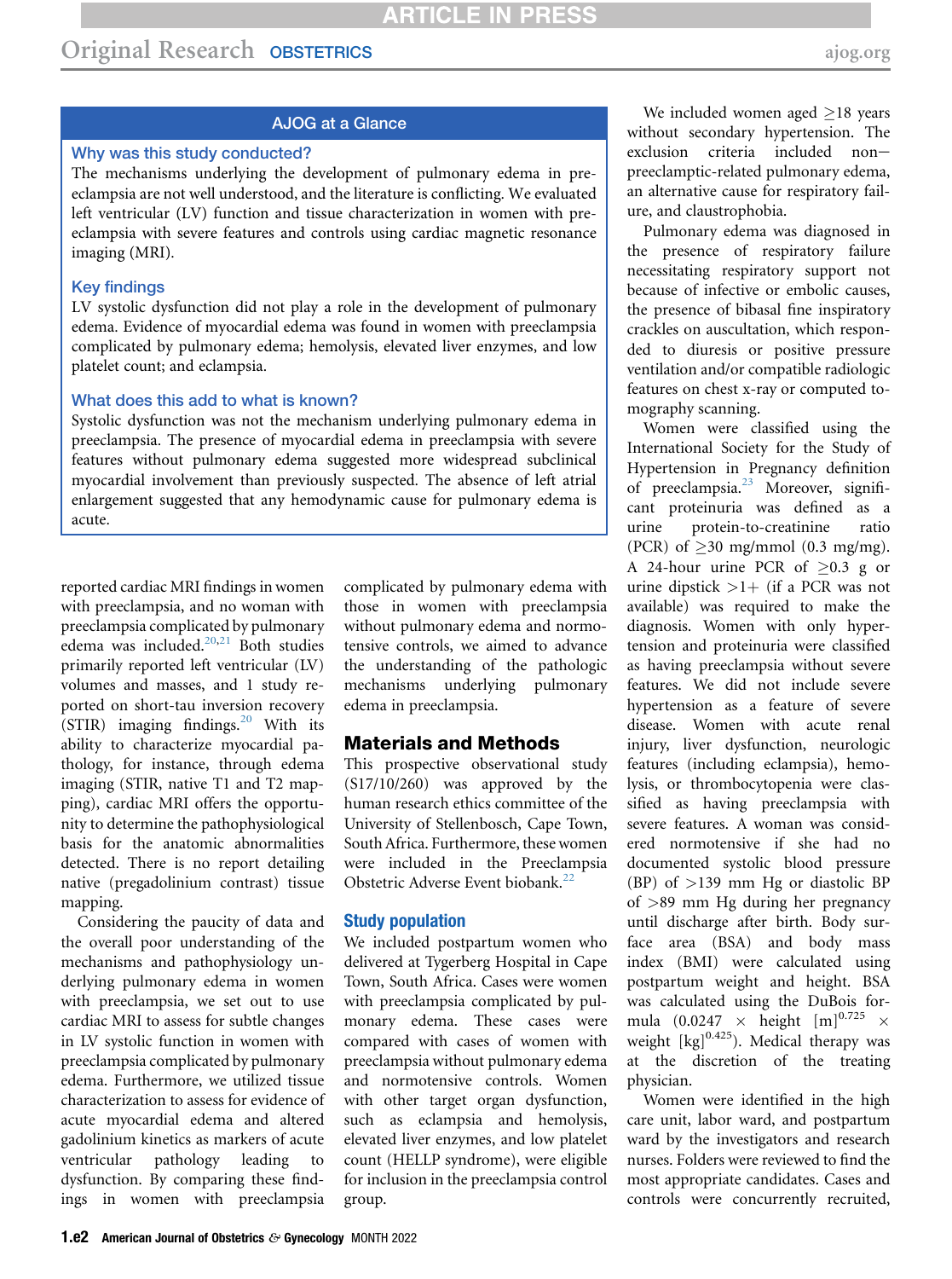### <span id="page-2-0"></span>TABLE 1

Baseline characteristics and cardiac magnetic resonance imaging findings in women with preeclampsia with pulmonary edema and women with preeclampsia without pulmonary edema and normotensive controls

| Characteristic       | Preeclampsia with<br>pulmonary edema<br>$(n=20)$ | SD or % | Preeclampsia<br>without pulmonary<br>edema $(n=13)$ | SD or % | Normotensive<br>controls $(n=6)$ | SD or % | $P$ value |
|----------------------|--------------------------------------------------|---------|-----------------------------------------------------|---------|----------------------------------|---------|-----------|
| Demographics         |                                                  |         |                                                     |         |                                  |         |           |
| Age                  | 28.3                                             | 5.9     | 27.6                                                | 6.0     | 28.0                             | 5.8     | .96       |
| Gravidity            | 2.5                                              | 1.3     | 2.4                                                 | 1.5     | 2.2                              | 1.2     | .87       |
| Parity               | 1.2                                              | 1.1     | 1.2                                                 | 1.5     | 1.5                              | 0.8     | .83       |
| Gestation (wk)       | 32.2                                             | 5.5     | 34.8                                                | 5.0     | 35.2                             | 6.1     | .243      |
| CD                   | 16                                               | 80%     | 10                                                  | 77%     | 2                                | 33%     | < .001    |
| BMI $(kg/m2)$        | 34.1                                             | 12.7    | 35.9                                                | 7.9     | 34.4                             | 9.6     | .58       |
| BSA $(m^2)$          | 1.9                                              | 0.4     | 2.1                                                 | 0.2     | 1.9                              | 0.2     | .269      |
| Heart rate (bpm)     | 95.0                                             | 11.0    | 95.5                                                | 16.0    | 86.8                             | 18.5    | .475      |
| Systolic BP (mm Hg)  | 189.4                                            | 24.9    | 163.9                                               | 18.1    | 116.0                            | 8.7     | < .001    |
| Diastolic BP (mm Hg) | 110.6                                            | 15.5    | 103.6                                               | 20.6    | 62.3                             | 5.2     | < .001    |
| Imaging findings     |                                                  |         |                                                     |         |                                  |         |           |
| LVEF $(% )$          | 62.8                                             | 10.9    | 68.5                                                | 4.4     | 58.2                             | 7.7     | .027      |
| LVEDV (mL)           | 149.6                                            | 34.7    | 145.1                                               | 29.3    | 141.3                            | 18.3    | .942      |
| LVESV (mL)           | 55.3                                             | 22.2    | 45.3                                                | 9.1     | 58.9                             | 13.6    | .194      |
| LVMI $(g/m^2)$       | 77.4                                             | 19.9    | 67.3                                                | 15.0    | 56.0                             | 7.6     | .01       |
| LA area              | 22.8                                             | 4.3     | 21.4                                                | 3.2     | 22.3                             | 4.1     | .625      |
| LAVI ( $mL/m2$ )     | 38.9                                             | 9.2     | 32.7                                                | 6.9     | 34.8                             | 7.3     | .207      |
| <b>Basal STIR</b>    | 1.1                                              | 0.6     | 0.9                                                 | 0.4     | 1.2                              | 0.4     | .377      |
| Middle STIR          | 1.2                                              | 0.5     | 1.1                                                 | 0.2     | 1.4                              | 0.2     | .02       |
| <b>Apical STIR</b>   | 1.1                                              | 0.3     | 1.1                                                 | 0.3     | 1.4                              | 0.2     | .05       |
| Global T1 (ms)       | 1082.4                                           | 52.7    | 1032.3                                              | 52.5    | 1037.3                           | 19.8    | .025      |
| Global T2 (ms)       | 55.5                                             | 7.0     | 53.5                                                | 5.1     | 49.2                             | 1.7     | .07       |
| Time to MRI (d)      | 5.4                                              | 3.0     | 1.5                                                 | 1.1     | 1.7                              | 0.8     | < .001    |

Time to MRI is defined as time from delivery to cardiac MRI in days.

BMI, body mass index: BP, blood pressure; BSA, body surface area; CD, cesarean delivery; LA, left atrial; LAVI, left atrial volume indexed to BSA; LVEDV, left ventricular end-diastolic volume; LVEF, left ventricular ejection fraction; LVESV, left ventricular end-systolic volume; LVMI, left ventricular mass indexed to BSA; MRI, magnetic resonance imaging; SD, standard deviation; STIR, short-tau inversion recovery.

Joubert et al. Cardiac magnetic resonance imaging findings in preeclampsia with severe features. Am J Obstet Gynecol 2022.

but women with preeclampsia with pulmonary edema were prioritized for inclusion. After signing the informed consent, all women underwent cardiac MRI. Baseline data were obtained by interview and extraction from medical records and entered and stored using Research Electronic Data Capture tools (Siemens AG Munich, Germany) hosted at the University of Stellenbosch.<sup>[24](#page-9-2)[,25](#page-9-3)</sup> Electronic data were double-checked for accuracy and cross-referenced with original data collection forms collected by research midwives.

### Magnetic resonance imaging assessment

Cardiac MRI was performed following c[urrent](#page-9-4) guideline recommendations.<sup>26-28</sup> A 1.5T cardiac MRI (Siemens Aera, REDcap Nashville,TN) was performed as soon as cardiac MRI could be tolerated. All cases with pulmonary edema had gadolinium contrast (Gadavist Bayer Healthcare Pharmaceuticals Inc. Leverkeusen, Germany) administered at the standard recommended dosage (0.2 mL/kg). Controls had a cardiac MRI without gadolinium. The analysis of the cardiac MRI data was performed using CVI 42 (Circle Cardiovascular Imaging Inc, Calgary, Canada). We determined LV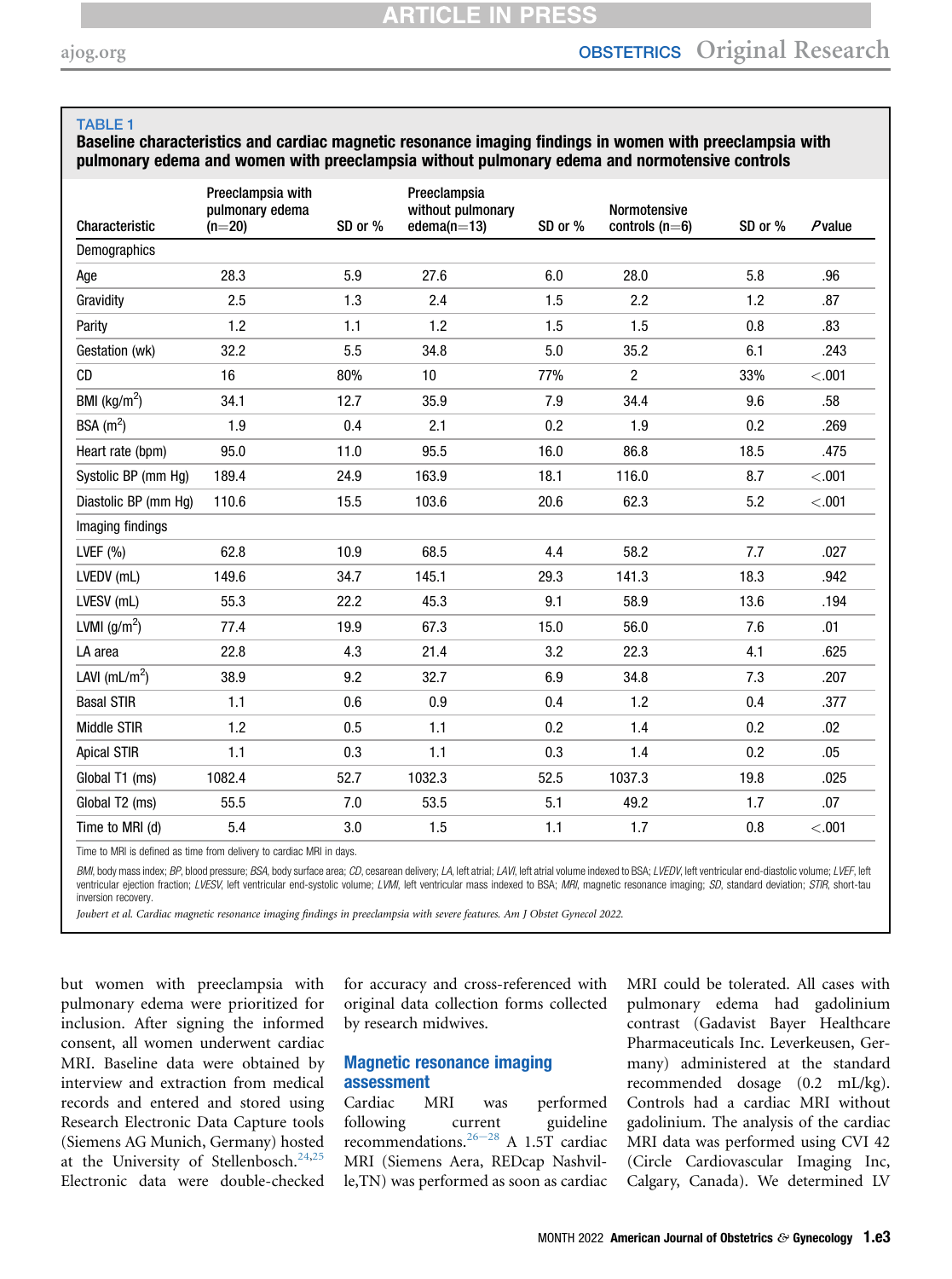# Original Research OBSTETRICS [ajog.org](http://www.AJOG.org)

#### <span id="page-3-0"></span>TABLE 2

Baseline characteristics and imaging findings in women with preeclampsia with pulmonary edema, women with eclampsia or HELLP syndrome, and women with preeclampsia without severe features and normotensive controls

| Characteristic            | Preeclampsia<br>with pulmonary<br>edema $(n=20)$ | SD or<br>% | Eclampsia or<br><b>HELLP</b><br>syndrome<br>$(n=5)$ | SD or % | Preeclampsia<br>without severe<br>features $(n=8)$ | SD or<br>% | Normotensive<br>controls $(n=6)$ | <b>SD</b> | $\overline{P}$<br>value |
|---------------------------|--------------------------------------------------|------------|-----------------------------------------------------|---------|----------------------------------------------------|------------|----------------------------------|-----------|-------------------------|
| Demographics              |                                                  |            |                                                     |         |                                                    |            |                                  |           |                         |
| Age (y)                   | 28.3                                             | 5.9        | 26.0                                                | 7.0     | 28.6                                               | 5.5        | 28                               | 5.8       | .93                     |
| Gravidity                 | 2.5                                              | 1.3        | 3.0                                                 | 1.9     | 2.0                                                | 1.2        | 2.2                              | 1.2       | .583                    |
| Parity                    | 1.2                                              | 1.1        | 1.8                                                 | 1.8     | 0.8                                                | 1.2        | 1.5                              | 0.8       | .435                    |
| Gestation (wk)            | 32.2                                             | 5.5        | 34.3                                                | 5.7     | 35.2                                               | 4.9        | 35.2                             | 6.1       | .401                    |
| <b>CD</b>                 | 16                                               | 80%        | 4                                                   | 80%     | 6                                                  | 75%        | 2                                | 33%       | .006                    |
| BMI ( $\text{kg/m}^2$ )   | 34.1                                             | 12.7       | 38.1                                                | 11.1    | 34.5                                               | 5.6        | 34.4                             | 9.6       | .747                    |
| BSA $(m^2)$               | 1.9                                              | 0.4        | 2.1                                                 | 0.3     | 2.0                                                | 0.1        | 1.9                              | 0.2       | .453                    |
| Heart rate (bpm)          | 94.6                                             | 10.9       | 93.0                                                | 16.5    | 97.0                                               | 16.6       | 86.8                             | 18.5      | .545                    |
| Systolic BP (mm Hg)       | 189.4                                            | 24.9       | 172.4                                               | 16.2    | 158.6                                              | 18.1       | 116.0                            | 8.7       | < .001                  |
| Diastolic BP (mm Hg)      | 110.6                                            | 15.5       | 122.0                                               | 14.8    | 92.1                                               | 14.5       | 62.3                             | 5.2       | < 0.001                 |
| Imaging findings          |                                                  |            |                                                     |         |                                                    |            |                                  |           |                         |
| LVEDV (mL)                | 149.6                                            | 34.7       | 170.1                                               | 26.1    | 129.5                                              | 18.7       | 141.3                            | 18.3      | .123                    |
| LVESV (mL)                | 55.3                                             | 22.2       | 47.9                                                | 9.7     | 43.7                                               | 8.9        | 58.9                             | 13.6      | .303                    |
| LVEF $(% )$               | 62.8                                             | 10.9       | 71.8                                                | 4.1     | 66.4                                               | 3.4        | 58.2                             | 7.7       | .02                     |
| LVMI $(g/m^2)$            | 77.4                                             | 19.9       | 79.4                                                | 12.0    | 59.7                                               | 11.4       | 56.0                             | 7.6       | .002                    |
| LA area                   | 22.8                                             | 4.3        | 23.5                                                | 3.1     | 20.0                                               | 2.5        | 22.3                             | 4.1       | .274                    |
| LAVI (mL/m <sup>2</sup> ) | 38.9                                             | 9.2        | 34.7                                                | 3.7     | 31.5                                               | 8.3        | 34.8                             | 7.3       | .322                    |
| <b>Basal STIR</b>         | 1.1                                              | 0.6        | 0.8                                                 | 0.5     | 1.0                                                | 0.3        | 1.2                              | 0.4       | .372                    |
| <b>Middle STIR</b>        | 1.2                                              | 0.5        | 1.1                                                 | 0.3     | 1.1                                                | 0.2        | 1.4                              | 0.2       | .049                    |
| <b>Apical STIR</b>        | 1.1                                              | 0.3        | 1.0                                                 | 0.3     | 1.2                                                | 0.3        | 1.4                              | 0.2       | .094                    |
| Global T1 (ms)            | 1082.4                                           | 52.7       | 1081.8                                              | 43.6    | 1001.4                                             | 28.3       | 1037.3                           | 19.8      | .002                    |
| Global T2 (ms)            | 55.5                                             | 7.0        | 55.4                                                | 6.8     | 52.4                                               | 3.9        | 49.2                             | 1.7       | .114                    |
| Time to MRI (d)           | 5.4                                              | 3.0        | 2.2                                                 | 1.6     | 1.1                                                | 0.4        | 1.7                              | 0.8       | < .001                  |

Time to MRI is defined as time from delivery to cardiac MRI in days.

*BMI*, body mass index; *BP*, blood pressure; *BSA*, body surface area; *CD,* cesarean delivery; *HELLP, hemolysis, elevated liver enzymes, and low platelet count; LA,* left atrial; LAV/, left atrial volume<br>indexed to BSA; magnetic resonance imaging; SD, standard deviation; STIR, short-tau inversion recovery.

Joubert et al. Cardiac magnetic resonance imaging findings in preeclampsia with severe features. Am J Obstet Gynecol 2022.

volumes, mass, and functional parameters. We assessed edema using STIR sequences. Furthermore, native T1 and T2 tissue characterizations were performed. Further detail on the methodology can be found in the Supplemental Material section. All cardiac MRIs were read by a single reporter (L.H.J.) who was not blinded to the participant group. To reduce observer bias, the first 27 of 39 MRIs were independently reported by a

second reporter (A.S.H.), who was blinded to the participant group.

### Statistical methods

Data were analyzed using the SPSS Statistics software (version 27; IBM SPSS Statistics, IBM Corporation 2020, Chicago, IL). Participant characteristics and cardiac MRI variables were expressed as means with standard deviations, medians with interquartile ranges, and

numbers with percentages, according to order of the variables and distribution of data. Categorical variables were compared using cross-tabulation and the chi-square test. Because of small sample sizes, a nonparametric test (independent-samples Kruskal-Wallis test) with pairwise post hoc analysis using Bonferroni correction was used to compare the differences between the groups with normal distribution. The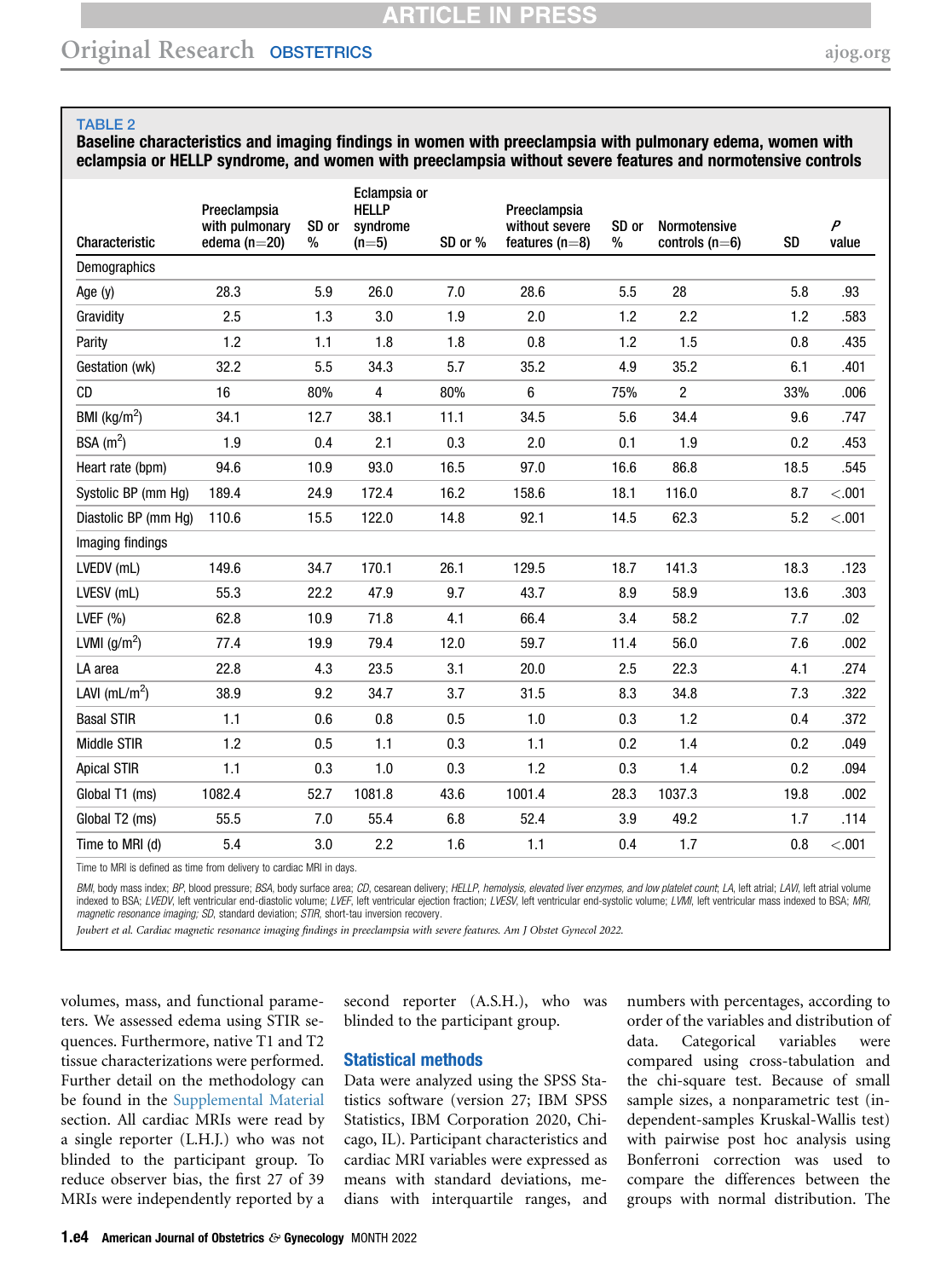# **ARTICLE IN PRES**

<span id="page-4-0"></span>

Joubert et al. Cardiac magnetic resonance imaging findings in preeclampsia with severe features. Am J Obstet Gynecol 2022.

Mann-Whitney U test was used to compare the means of groups without normal distribution. Correlation between continuous variables was evaluated using the Pearson correlation coefficient. A P value of  $< 0.05$  was used to ascribe statistical significance. The intraclass correlation coefficient was calculated to assess interobserver reliability for the cardiac MRI reports for each of the measured variables.

### **Results**

A total of 42 postpartum women underwent cardiac MRI. Of note, 3 women were excluded from the final analysis. Moreover, 1 woman with pulmonary edema was excluded because of mapping-related artifact, which precluded accurate assessment of the T1 and T2 sequences. Furthermore, 2 normotensive postpartum controls were excluded. Of the 2 women, one had absent native T2 mapping data, and the other had non-preeclampsia-related myocardial abnormalities on MRI. Overall, 39 women were included in the final analysis. Of those women, 20 had preeclampsia complicated by pulmonary edema, and 13 women had preeclampsia

without pulmonary edema, 5 of whom had preeclampsia with severe features (4 with eclampsia and 1 with HELLP syndrome). Moreover, 6 normotensive postpartum women were included. Of the 4 women with chronic hypertension were included in the study. Of the 4 women, 3 were in the pulmonary edema group, and 1 was included in the preeclampsia without severe features group.

There was no significant difference between women with preeclampsia complicated by pulmonary edema and controls in terms of mean age, gestation, gravidity and parity, BSA, BMI, and

<span id="page-4-1"></span>

Inset text boxes show P values for significant pairwise comparisons using the Bonferroni correction. HELLP syndrome, hemolysis, elevated liver enzymes, and low platelet count.

Joubert et al. Cardiac magnetic resonance imaging findings in preeclampsia with severe features. Am J Obstet Gynecol 2022.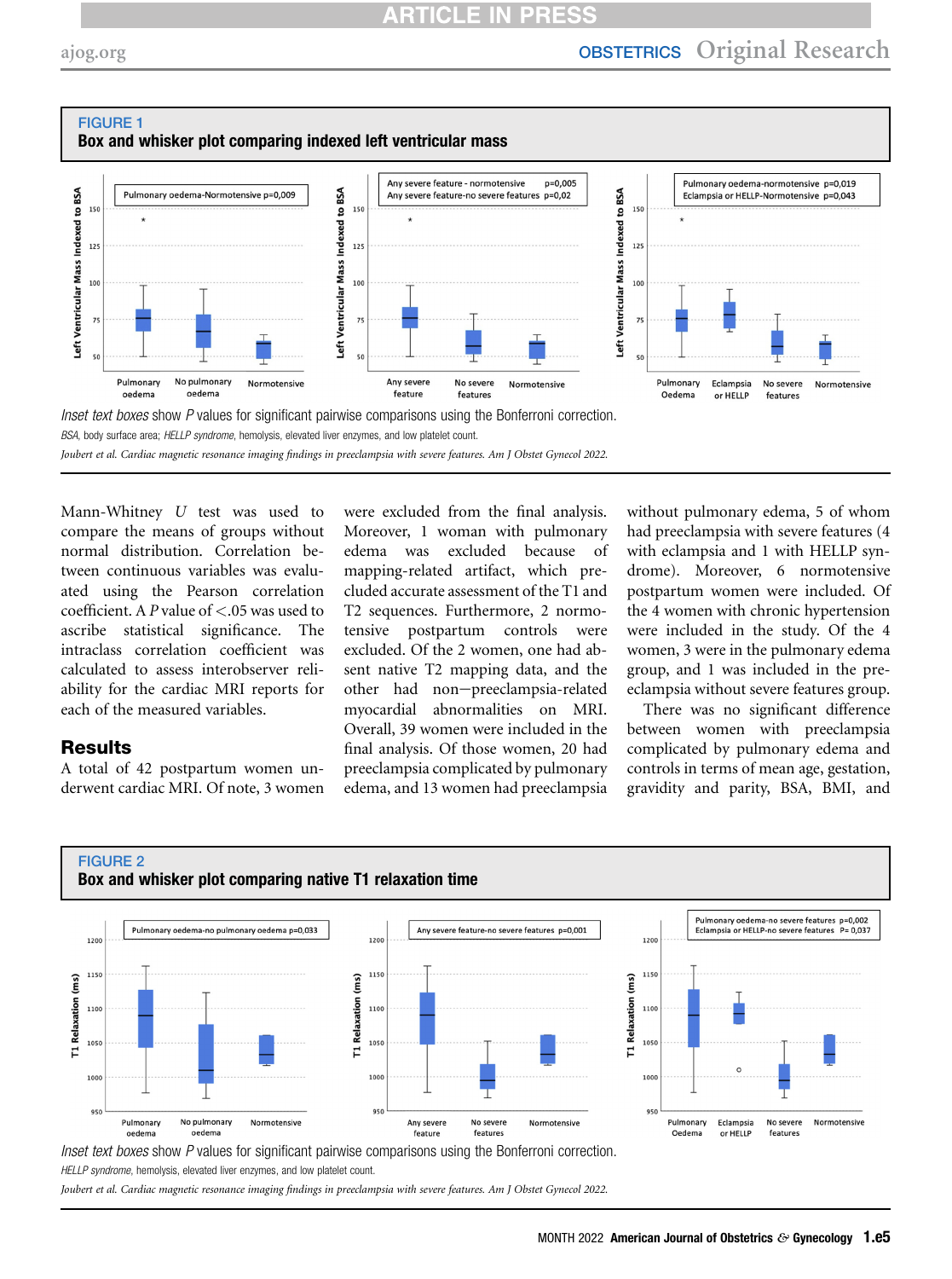# **ARTICLE IN PRESS**

<span id="page-5-0"></span>



heart rate at the time of inclusion [\(Table 1\)](#page-2-0). As expected, there was a statistically significant difference in systolic and diastolic BPs between the groups. Patients with preeclampsia complicated by pulmonary edema had significantly higher BPs than both preeclamptic and nonpreeclamptic controls. When the control cases with preeclampsia were divided into those with and without severe features, the difference in BP persisted compared with normotensive controls, but there was no other significant difference in the baseline characteristics [\(Table 2\)](#page-3-0). The use of antihypertensive medication, namely, nifedipine, methyldopa, and intravenous labetalol, was similar for all women with preeclampsia. Women with pulmonary edema were more likely to receive intravenous furosemide. Women with any form of preeclampsia were more likely to deliver via cesarean delivery, whereas normotensive controls were more likely to deliver vaginally  $(X^2 \mid 9,$  $n=39$ ] = 23.18; P=.006)

LV end-diastolic volumes and LV endsystolic volumes were similar for all participants [\(Tables 1](#page-2-0) and [2](#page-3-0)). Of note, 3 women with pulmonary edema had LV ejection fractions (LVEFs) of <50%  $(44\% - 47\%)$ , but the mean LVEF in the pulmonary edema group was similar to the normotensive controls [\(Table 1](#page-2-0)). Women with preeclampsia with severe features without pulmonary edema had a higher mean ejection fraction than normotensive controls (Bonferroni correction,  $P=023$ ) ([Table 2\)](#page-3-0).

LV mass indexed to BSA (LVMI) was increased in women with preeclampsia complicated by pulmonary edema compared with normotensive women ([Table 1](#page-2-0); [Figure 1](#page-4-0)). Women with preeclampsia with severe features but without pulmonary edema had the highest mean LVMI, whereas those with preeclampsia without severe features had similar LVMI to normotensive controls ([Table 2](#page-3-0); [Figure 1\)](#page-4-0). There was no difference in LVMI between women with chronic hypertension and those without (Mann-Whitney U,  $P = 876$ . Furthermore, there was no association between chronic hypertension and the presence of preeclampsia with severe features  $(X^2 \mid 2, n=39)$  = 0.81;  $P = 62$ ). These results were unchanged when LV mass was indexed to height. There was no between-group difference in the left atrial (LA) area, LA volume indexed to BSA, and LA volume indexed to height.

Edema imaging (STIR) demonstrated an elevated myocardial muscle $-to$ skeletal muscle signal intensity ratio of greater than 2:1 (indicative of myocardial edema) in 2 women with preeclampsia complicated by pulmonary edema. Overall, the average STIR ratios were not elevated. The midventricular STIR ratios were higher in the normotensive women than in women with preeclampsia. Furthermore, this

nonstatistically significant trend was present in the basal and apical segments. There was no evidence of abnormal early or late myocardial gadolinium enhancement in women with preeclampsia complicated by pulmonary edema.

The average native T1 values were increased in women with preeclampsia complicated by pulmonary edema compared with women with preeclampsia without pulmonary edema and normotensive women [\(Table 1;](#page-2-0) [Figure 2](#page-4-1)). Moreover, this increase in the T1 value was present in women with preeclampsia with severe features without pulmonary edema ([Table 2;](#page-3-0) [Figure 2](#page-4-1)). Women with preeclampsia and pulmonary edema showed a trend toward elevated T2 values. These values decreased in a stepwise fashion in women with preeclampsia complicated by pulmonary edema compared with women with preeclampsia without pulmonary edema and normotensive controls  $(P=07)$ . A similar trend in T2 values was seen in women with preeclampsia with severe features compared with those without severe features and normotensive controls  $(P=051)$ [\(Figure 3;](#page-5-0) [Table 3\)](#page-6-0).

Women with preeclampsia complicated by pulmonary edema and women with HELLP syndrome or eclampsia did not differ in terms of LVMI and T1 and T2 values (Figures  $1-3$ ). There was a positive correlation between LVMI and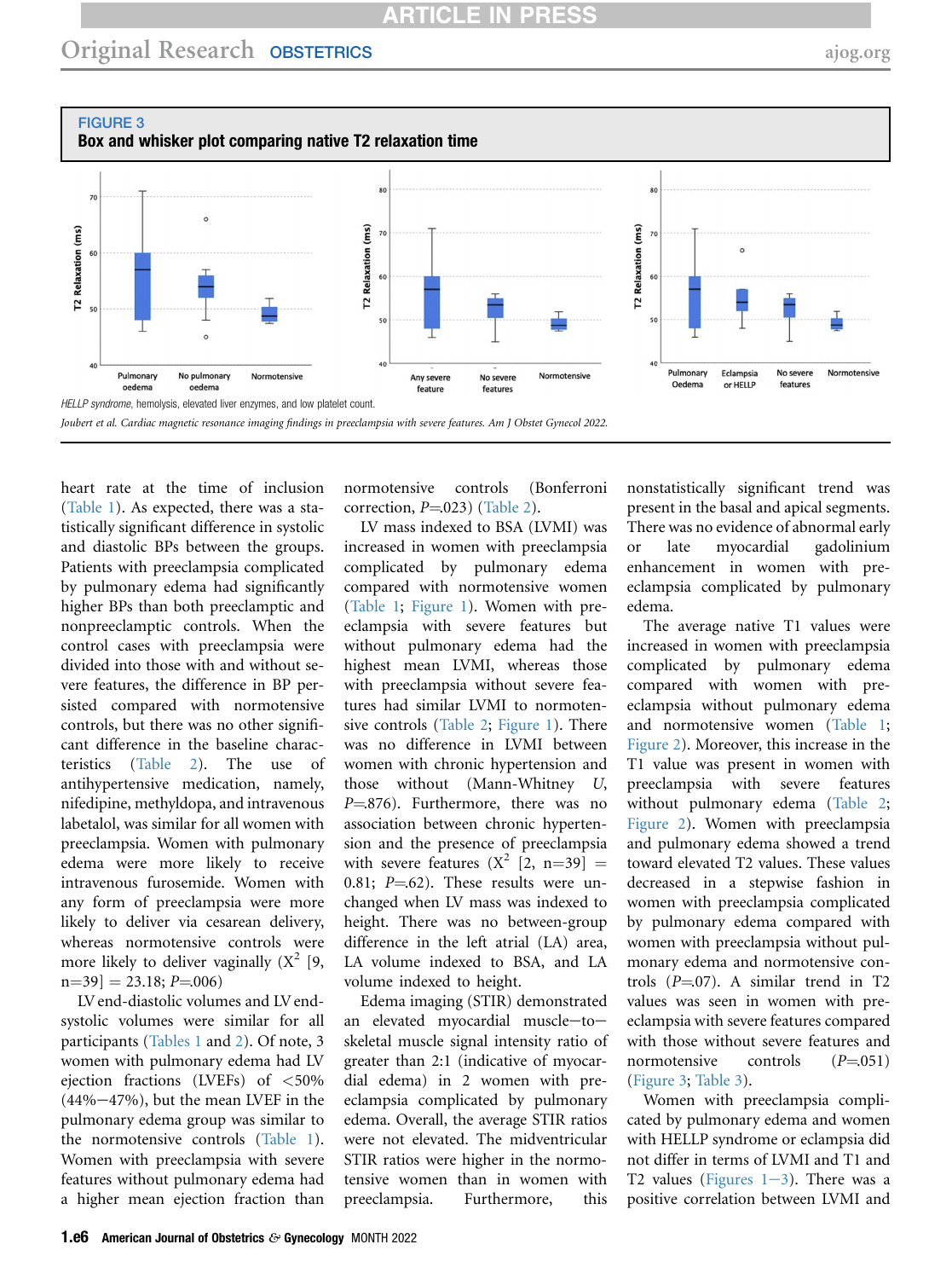### <span id="page-6-0"></span>TABLE 3

### Women with preeclampsia with severe features (including pulmonary edema, eclampsia and HELLP syndrome) compared with women with preeclampsia without severe features and normotensive controls

| Parameter                 | Any severe<br>feature ( $n=25$ ) | SD   | No severe<br>features ( $n=8$ ) | SD   | Normotensive<br>control $(n=6)$ | <b>SD</b> | $P$ value |
|---------------------------|----------------------------------|------|---------------------------------|------|---------------------------------|-----------|-----------|
| Demographics              |                                  |      |                                 |      |                                 |           |           |
| Age (y)                   | 27.8                             | 6.1  | 28.6                            | 5.5  | 28.0                            | 5.8       | .924      |
| Gravidity                 | 2.6                              | 1.4  | 2.0                             | 1.2  | 2.2                             | 1.2       | .492      |
| Parity                    | 1.3                              | 1.3  | 0.8                             | 1.2  | 1.5                             | 0.8       | .421      |
| Gestation (wk)            | 32.7                             | 5.5  | 35.2                            | 4.9  | 35.2                            | 6.1       | .313      |
| <b>CD</b>                 | 20                               | 80%  | 6                               | 75%  | $\overline{c}$                  | 33%       | .002      |
| BMI ( $kg/m2$ )           | 34.9                             | 12.3 | 34.5                            | 5.6  | 34.4                            | 9.6       | .894      |
| BSA $(m^2)$               | 2.0                              | 0.4  | 2.0                             | 0.1  | 1.9                             | 0.2       | .444      |
| Heart rate (bpm)          | 94.6                             | 11.9 | 97.0                            | 16.6 | 86.8                            | 18.5      | .437      |
| Systolic BP (mm Hg)       | 186.0                            | 24.2 | 158.6                           | 18.1 | 116.0                           | 8.7       | < .001    |
| Diastolic BP (mm Hg)      | 112.8                            | 15.7 | 92.1                            | 14.5 | 62.3                            | 5.2       | < .001    |
| Imaging findings          |                                  |      |                                 |      |                                 |           |           |
| LVEF $(% )$               | 64.6                             | 10.5 | 66.4                            | 3.4  | 58.2                            | 7.7       | .143      |
| LVEDV (mL)                | 153.7                            | 33.8 | 129.45                          | 18.7 | 141.27                          | 18.3      | .117      |
| LVESV (mL)                | 53.8                             | 20.4 | 43.7                            | 8.9  | 58.9                            | 13.6      | .178      |
| LVMI $(g/m^2)$            | 77.8                             | 18.4 | 59.7                            | 11.4 | 56.0                            | 7.6       | < .001    |
| LA area                   | 22.9                             | 4.1  | 20.0                            | 2.5  | 22.3                            | 4.1       | .164      |
| LAVI (mL/m <sup>2</sup> ) | 38.1                             | 8.5  | 31.5                            | 8.3  | 34.8                            | 7.3       | .234      |
| <b>Basal STIR</b>         | 1.0                              | 0.6  | 1.0                             | 0.3  | 1.2                             | 0.4       | .385      |
| Middle STIR               | 1.2                              | 0.4  | 1.1                             | 0.2  | 1.4                             | 0.2       | .02       |
| <b>Apical STIR</b>        | 1.1                              | 0.3  | 1.2                             | 0.3  | 1.4                             | 0.2       | .042      |
| Global T1 (ms)            | 1082.2                           | 50.1 | 1001.4                          | 28.3 | 1037.3                          | 19.8      | < .001    |
| Global T2 (ms)            | 55.5                             | 6.8  | 52.4                            | 3.9  | 49.2                            | 1.7       | .051      |
| Time to MRI (d)           | 4.7                              | 3.0  | 1.1                             | 0.4  | 1.7                             | 0.8       | .001      |

Time to MRI is defined as time from delivery to cardiac MRI in days.

BMI, body mass index; BP, blood pressure; BSA, body surface area; CD, cesarean delivery; HELLP syndrome, hemolysis, elevated liver enzymes, and low platelet count; LA, left atrial; LAVI, left atrial volume indexed to BSA; LVEDV, left ventricular end-diastolic volume; LVEF, left ventricular ejection fraction; LVESV, left ventricular end-systolic volume; LVMI, left ventricular mass indexed to BSA; MRI, magnetic resonance imaging; SD, standard deviation; STIR, short-tau inversion recovery.

Joubert et al. Cardiac magnetic resonance imaging findings in preeclampsia with severe features. Am J Obstet Gynecol 2022.

both T1 value (Pearson correlation, 0.361;  $P = 02$ ) and T2 value (Pearson correlation,  $0.371; P = 02$ ).

Interobserver correlation of findings was assessed using the intraclass correlation coefficient. All cardiac MRI measurements showed a high level of interobserver correlation ([Supplemental](#page-10-0) [Table\)](#page-10-0).

# Comment

### Principal findings

This study demonstrated that systolic function is not altered in women with preeclampsia complicated by pulmonary edema compared with normotensive controls, supporting the concept that systolic dysfunction does not underlie the mechanism of pulmonary edema in preeclampsia. A further novel finding from this study was that preeclampsia complicated pulmonary edema and eclampsia and HELLP syndrome (without pulmonary edema) were all characterized by the presence of acute LV myocardial edema. This was an important finding, implicating local pathology at a cardiac level in preeclampsia with severe features, even without pulmonary edema.

### Results in the context of what is known

Women with preeclampsia complicated by pulmonary edema had significantly increased LVMI compared with normotensive controls. This increase in LVMI in women with preeclampsia on cardiac MRI has previously been shown.<sup>[20](#page-8-9),[21](#page-8-10)</sup> Interestingly, in our population, women with preeclampsia with severe features of eclampsia and HELLP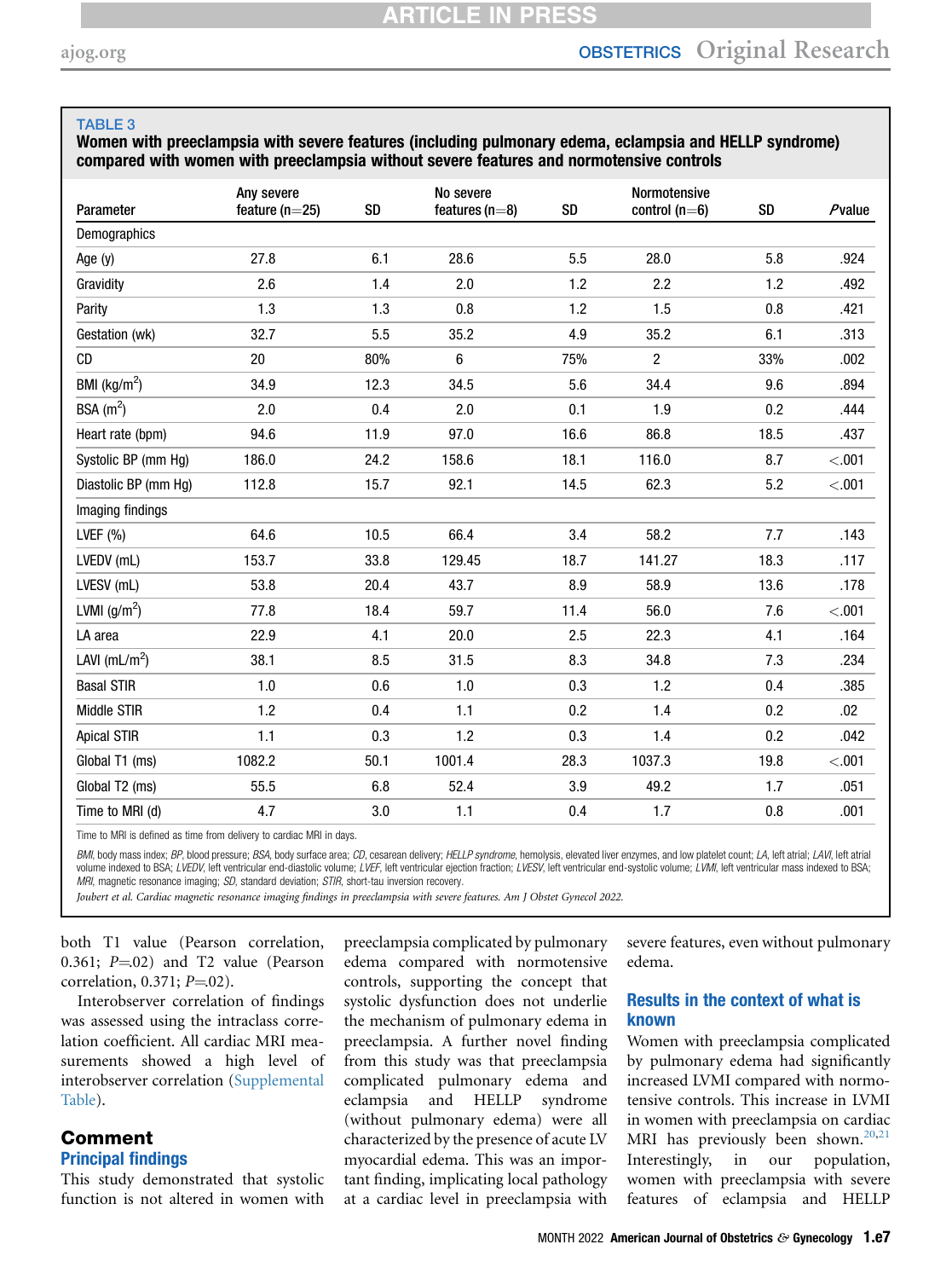<span id="page-7-0"></span>FIGURE 4

Cardiac magnetic resonance imaging findings



Series A, Typical findings in a woman with preeclampsia complicated by pulmonary edema. A1, Steady-state free precession short-axis midventricular level in diastole. A2, Native T1 relaxation demonstrating diffuse prolongation of T1 relaxation. A3, Native T2 relaxation demonstrating diffuse T2 prolongation. A4, In STIR imaging without convincing edema, the average myocardial muscle-to-skeletal muscle STIR ratio for this woman was 1:1.1. Series B, Corresponding typical findings in a normotensive postpartum control.

STIR, short-tau inversion recovery.

Joubert et al. Cardiac magnetic resonance imaging findings in preeclampsia with severe features. Am J Obstet Gynecol 2022.

syndrome had increased LVMI compared with women with preeclampsia without severe features and normotensive controls. Moreover, the groups with higher LVMI had higher systolic and diastolic BPs. This could be interpreted as a correlation between pressure load on the left ventricle, more severe in the women with preeclampsia with severe features, and subsequent LV hypertrophy, leading to diastolic dysfunction and pulmonary edema. However, the process of hypertrophy takes time. Given that chronic hypertension was not associated with increased LVMI in our population, it is unlikely that there is a chronic preexisting component to this increased LV mass. Furthermore, LA areas and volumes were similar across all groups, arguing strongly against long-standing elevated LV end-diastolic pressures (LVEDPs) and LV diastolic dysfunction. A more acute process must underly the increased LVMI. The presence of acute myocardial edema is a well-described cause of transiently increased myocardial mass, which may better explain these findings. Furthermore, the tissue

characterization abnormalities suggestive of myocardial edema are not present in patients with LV hypertrophy because of increased LV pressure load.<sup>[29](#page-9-5)</sup>

There was a correlation between elevated myocardial mass and elevated native T1 and T2 values. With the absence of late gadolinium enhancement, this is consistent with myocardial edema. Moreover, the signal for myocardial edema was seen in women with preeclampsia complicated by pulmonary edema and those who had eclampsia and HELLP syndrome. Myocardial edema was not present in women with preeclampsia without severe features.

Given the trend in the native T1 and T2 values, we would have expected to see more positive edema imaging (STIR) ([Figure 4\)](#page-7-0). In our cohort, STIR imaging only reached the prespecified cutoff for diagnosing myocardial edema (myocardial muscle-to-skeletal muscle signal intensity ratio of  $>2$ ) in 2 women, both of whom had pulmonary edema. Women with preeclampsia with severe features tended to have lower STIR ratios than the normotensive controls. In the study by Chen et al, $^{20}$  $^{20}$  $^{20}$  native mapping data were not available, but 2 of 5 women with preeclampsia (both classified as severe) demonstrated elevated STIR ratios in keeping with edema. Our population had significantly higher heart rates with a mean heart rate of 95 beats per minute, whereas Chen et al $^{20}$  $^{20}$  $^{20}$  reported a mean heart rate of 73 beats per minute. Because of the nature of the STIR imaging sequence, the diagnostic utility is significantly impacted by increased heart rates. This may explain the low level of edema observed in our cohort compared with other data. However, the betweengroup difference in our cohort was unexplained with heart rates being similar. It is accepted that preeclampsia causes generalized edema. Skeletal muscle edema, leading to increased skeletal muscle signal intensity, would falsely lower the signal intensity ratio. This may explain why women with myocardial edema on native mapping had lower STIR ratios than the normotensive controls. This finding should be explored in subsequent studies. In this group of critically unwell women with generalized edema and tachycardia, native mapping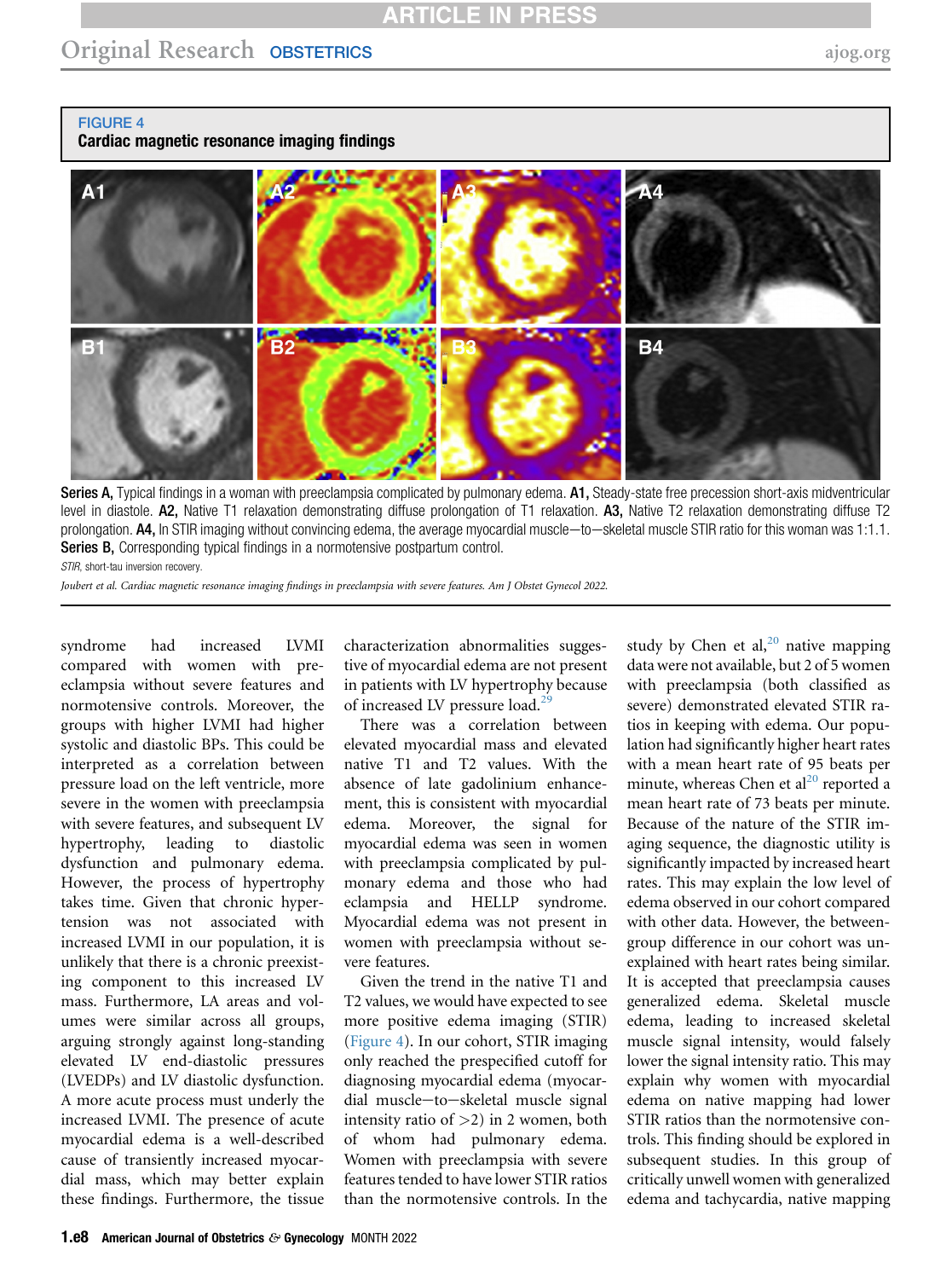# [ajog.org](http://www.AJOG.org) **OBSTETRICS** Original Research

may have greater utility than STIR imaging for detecting myocardial edema.

### Clinical implications

Cardiac MRI in this cohort of critically ill women demonstrated cardiac abnormalities beyond the capacity of echocardiography, despite a delay in time to cardiac MRI in patients with preeclampsia complicated by pulmonary edema. Preeclampsia with severe features of pulmonary edema, eclampsia, or HELLP syndrome results in a degree of cardiac involvement no matter the presenting feature.

### Research implications

Although the increase in LV mass likely represents myocardial edema, the cause of the myocardial edema is unclear. Similarly, the mechanism leading to pulmonary edema is unclear. Is preeclampsia just a diffusely edematous state with capillary leak? Our findings would suggest that not all forms of preeclampsia result in myocardial edema. This seems to be specific to preeclampsia with eclampsia and HELLP syndrome and not just limited to preeclampsia complicated by pulmonary edema. Does this merely reflect the degree of endothelial dysfunction or is the myocardial edema in preeclampsia with severe features an active process? Is the pulmonary edema just an extension of capillary leak or is there a hemodynamic basis for this complication? Without hemodynamic data detailing the LV afterload and the LVEDP, the answers remain uncertain.

#### Strengths and limitations

Our study focused on cardiac MRI in women with preeclampsia and we describe the native mapping findings, but there is no reference standard for this group. Moreover, this cardiac MRI study included women with severe features of preeclampsia, including eclampsia, HELLP syndrome, and pulmonary edema. With no follow-up cardiac MRI, the extent of resolution of the myocardial abnormalities was not known. Gadolinium contrast was only given to women with preeclampsia complicated by pulmonary edema, and therefore, characterization of the myocardium was incomplete in the control cohort. There is no robust hemodynamic data available in these women enabling afterload estimation. Similarly, LVEDP has not been measured directly, and the extent of diastolic pressure load and its effect on pulmonary edema were not evaluated. Finally, there is no published data detailing cardiac histologic findings in women with preeclampsia complicated by pulmonary edema. Cardiac MRI findings, which correlate well with histologic findings in other pathologies, could be extrapolated to our cohort.<sup>30</sup> However, this study did highlight a significant deficiency in our basic knowledge of the cardiac pathology associated with preeclampsia.

### **Conclusions**

We have found normal systolic function, increased LV mass, and elevated native T1 and T2 values not only in women with preeclampsia complicated by pulmonary edema but also in women with eclampsia and preeclampsia with HELLP syndrome. Our data were in keeping with the hypothesis that this finding represents myocardial edema. $20,21$  $20,21$  What remains to be answered is the exact nature of the pathologic process responsible for the development of the myocardial edema and whether a hemodynamic cause underlies the pulmonary edema rather than a similar pathologic process active in the lungs.  $\blacksquare$ 

### <span id="page-8-0"></span>References

1. [Abalos E, Cuesta C, Grosso AL, Chou D,](http://refhub.elsevier.com/S0002-9378(22)00180-6/sref1) [Say L. Global and regional estimates of pre](http://refhub.elsevier.com/S0002-9378(22)00180-6/sref1)[eclampsia and eclampsia: a systematic review.](http://refhub.elsevier.com/S0002-9378(22)00180-6/sref1) [Eur J Obstet Gynecol Reprod Biol 2013;170:](http://refhub.elsevier.com/S0002-9378(22)00180-6/sref1)  $1 - 7$ .

<span id="page-8-1"></span>2. [Olson-chen C, Seligman NS. Hypertensive](http://refhub.elsevier.com/S0002-9378(22)00180-6/sref2) [emergencies in pregnancy. Crit Care Clin](http://refhub.elsevier.com/S0002-9378(22)00180-6/sref2) [2016;32:29](http://refhub.elsevier.com/S0002-9378(22)00180-6/sref2)–41.

<span id="page-8-2"></span>3. [Anthony J, Damasceno A, Ojjii D. Hyperten](http://refhub.elsevier.com/S0002-9378(22)00180-6/sref3)[sive disorders of pregnancy: what the physician](http://refhub.elsevier.com/S0002-9378(22)00180-6/sref3) [needs to know. Cardiovasc J Afr 2016;27:](http://refhub.elsevier.com/S0002-9378(22)00180-6/sref3) [104](http://refhub.elsevier.com/S0002-9378(22)00180-6/sref3)–10.

<span id="page-8-3"></span>4. [Little WC. Hypertensive pulmonary oedema is](http://refhub.elsevier.com/S0002-9378(22)00180-6/sref4) [due to diastolic dysfunction. Eur Heart J](http://refhub.elsevier.com/S0002-9378(22)00180-6/sref4) [2001;22:1961](http://refhub.elsevier.com/S0002-9378(22)00180-6/sref4)–4.

<span id="page-8-4"></span>5. [Guirguis GF, Aziz MM, Boccia Liang C, et al. Is](http://refhub.elsevier.com/S0002-9378(22)00180-6/sref5) [preeclampsia an independent predictor of dia](http://refhub.elsevier.com/S0002-9378(22)00180-6/sref5)[stolic dysfunction? A retrospective cohort study.](http://refhub.elsevier.com/S0002-9378(22)00180-6/sref5) [Pregnancy Hypertens 2015;5:359](http://refhub.elsevier.com/S0002-9378(22)00180-6/sref5)–61.

6. [Gandhi S, Sun D, Park AL, Hladunewich M,](http://refhub.elsevier.com/S0002-9378(22)00180-6/sref6) [Silversides CK, Ray JG. The Pulmonary Edema](http://refhub.elsevier.com/S0002-9378(22)00180-6/sref6) [Preeclampsia Evaluation \(PEPE\) Study. J Obstet](http://refhub.elsevier.com/S0002-9378(22)00180-6/sref6) [Gynaecol Can 2017;36:1065](http://refhub.elsevier.com/S0002-9378(22)00180-6/sref6)–70.

7. [Chappell LC, Cluver CA, Kingdom J, Tong S.](http://refhub.elsevier.com/S0002-9378(22)00180-6/sref7) [Pre-eclampsia. Lancet 2021;398:341](http://refhub.elsevier.com/S0002-9378(22)00180-6/sref7)–54.

<span id="page-8-5"></span>8. [Melchiorre K, Sutherland GR, Baltabaeva A,](http://refhub.elsevier.com/S0002-9378(22)00180-6/sref8) [Liberati M, Thilaganathan B. Maternal cardiac](http://refhub.elsevier.com/S0002-9378(22)00180-6/sref8) [dysfunction and remodeling in women with](http://refhub.elsevier.com/S0002-9378(22)00180-6/sref8) [preeclampsia at term. Hypertension 2011;57:](http://refhub.elsevier.com/S0002-9378(22)00180-6/sref8) 85–[93](http://refhub.elsevier.com/S0002-9378(22)00180-6/sref8).

9. [Dennis AT, Castro J, Carr C, Simmons S,](http://refhub.elsevier.com/S0002-9378(22)00180-6/sref9) [Permezel M, Royse C. Haemodynamics in](http://refhub.elsevier.com/S0002-9378(22)00180-6/sref9) [women with untreated pre-eclampsia. Anaes](http://refhub.elsevier.com/S0002-9378(22)00180-6/sref9)[thesia 2012;67:1105](http://refhub.elsevier.com/S0002-9378(22)00180-6/sref9)–18.

10. [Fayers S, Moodley J, Naidoo DP. Cardio](http://refhub.elsevier.com/S0002-9378(22)00180-6/sref10)[vascular haemodynamics in pre-eclampsia us](http://refhub.elsevier.com/S0002-9378(22)00180-6/sref10)[ing brain naturetic peptide and tissue Doppler](http://refhub.elsevier.com/S0002-9378(22)00180-6/sref10) [studies. Cardiovasc J Afr 2013;24:130](http://refhub.elsevier.com/S0002-9378(22)00180-6/sref10)–6.

11. [Bamfo JE, Kametas NA, Chambers JB,](http://refhub.elsevier.com/S0002-9378(22)00180-6/sref11) [Nicolaides KH. Maternal cardiac function in](http://refhub.elsevier.com/S0002-9378(22)00180-6/sref11) [normotensive and pre-eclamptic intrauterine](http://refhub.elsevier.com/S0002-9378(22)00180-6/sref11) [growth restriction. Ultrasound Obstet Gynecol](http://refhub.elsevier.com/S0002-9378(22)00180-6/sref11) [2008;32:682](http://refhub.elsevier.com/S0002-9378(22)00180-6/sref11)–6.

12. [Dennis AT, Dyer RA, Gibbs M, Nel L,](http://refhub.elsevier.com/S0002-9378(22)00180-6/sref12) [Castro JM, Swanevelder JL. Transthoracic](http://refhub.elsevier.com/S0002-9378(22)00180-6/sref12) [echocardiographic assessment of haemody](http://refhub.elsevier.com/S0002-9378(22)00180-6/sref12)[namics in severe pre-eclampsia and HIV in](http://refhub.elsevier.com/S0002-9378(22)00180-6/sref12) [South Africa. Anaesthesia 2015;70:1028](http://refhub.elsevier.com/S0002-9378(22)00180-6/sref12)–38.

<span id="page-8-6"></span>13. [Shahul S, Rhee J, Hacker MR, et al. Sub](http://refhub.elsevier.com/S0002-9378(22)00180-6/sref13)[clinical left ventricular dysfunction in pre](http://refhub.elsevier.com/S0002-9378(22)00180-6/sref13)[eclamptic women with preserved left ventricular](http://refhub.elsevier.com/S0002-9378(22)00180-6/sref13) [ejection fraction: a 2D speckle-tracking imaging](http://refhub.elsevier.com/S0002-9378(22)00180-6/sref13) [study. Circ Cardiovasc Imaging 2012;5:734](http://refhub.elsevier.com/S0002-9378(22)00180-6/sref13)–9. 14. [Melchiorre K, Sutherland GR, Watt-coote I,](http://refhub.elsevier.com/S0002-9378(22)00180-6/sref14) [Liberati M, Thilaganathan B. Severe myocardial](http://refhub.elsevier.com/S0002-9378(22)00180-6/sref14) [impairment and chamber dysfunction in preterm](http://refhub.elsevier.com/S0002-9378(22)00180-6/sref14) [preeclampsia. Hypertens Pregnancy 2012;31:](http://refhub.elsevier.com/S0002-9378(22)00180-6/sref14) [454](http://refhub.elsevier.com/S0002-9378(22)00180-6/sref14)–71.

15. Rafi[k Hamad R, Larsson A, Pernow J,](http://refhub.elsevier.com/S0002-9378(22)00180-6/sref15) [Bremme K, Eriksson MJ. Assessment of left](http://refhub.elsevier.com/S0002-9378(22)00180-6/sref15) [ventricular structure and function in preeclamp](http://refhub.elsevier.com/S0002-9378(22)00180-6/sref15)[sia by echocardiography and cardiovascular](http://refhub.elsevier.com/S0002-9378(22)00180-6/sref15) [biomarkers. J Hypertens 2009;27:2257](http://refhub.elsevier.com/S0002-9378(22)00180-6/sref15)–64.

16. [Tyldum EV, Backe B, Støylen A, Slørdahl SA.](http://refhub.elsevier.com/S0002-9378(22)00180-6/sref16) [Maternal left ventricular and endothelial func](http://refhub.elsevier.com/S0002-9378(22)00180-6/sref16)[tions in preeclampsia. Acta Obstet Gynecol](http://refhub.elsevier.com/S0002-9378(22)00180-6/sref16) [Scand 2012;91:566](http://refhub.elsevier.com/S0002-9378(22)00180-6/sref16)–73.

17. [Borghi C, Esposti DD, Immordino V, et al.](http://refhub.elsevier.com/S0002-9378(22)00180-6/sref17) [Relationship of systemic hemodynamics, left](http://refhub.elsevier.com/S0002-9378(22)00180-6/sref17) [ventricular structure and function, and plasma](http://refhub.elsevier.com/S0002-9378(22)00180-6/sref17) [natriuretic peptide concentrations during preg](http://refhub.elsevier.com/S0002-9378(22)00180-6/sref17)[nancy complicated by preeclampsia. Am J](http://refhub.elsevier.com/S0002-9378(22)00180-6/sref17) [Obstet Gynecol 2000;183:140](http://refhub.elsevier.com/S0002-9378(22)00180-6/sref17)–7.

<span id="page-8-7"></span>18. [Patel AR, Kramer CM. Role of cardiac](http://refhub.elsevier.com/S0002-9378(22)00180-6/sref18) [magnetic resonance in the diagnosis and prog](http://refhub.elsevier.com/S0002-9378(22)00180-6/sref18)[nosis of nonischemic cardiomyopathy. JACC](http://refhub.elsevier.com/S0002-9378(22)00180-6/sref18) [Cardiovasc Imaging 2017;10:1180](http://refhub.elsevier.com/S0002-9378(22)00180-6/sref18)–93.

<span id="page-8-8"></span>19. [Committee Opinion No. 723: guidelines for](http://refhub.elsevier.com/S0002-9378(22)00180-6/sref19) [diagnostic imaging during pregnancy and](http://refhub.elsevier.com/S0002-9378(22)00180-6/sref19) [lactation. Obstet Gynecol 2017;130:e210](http://refhub.elsevier.com/S0002-9378(22)00180-6/sref19)–6.

<span id="page-8-10"></span><span id="page-8-9"></span>20. [Chen SSM, Leeton L, Castro JM, Dennis AT.](http://refhub.elsevier.com/S0002-9378(22)00180-6/sref20) [Myocardial tissue characterisation and detection](http://refhub.elsevier.com/S0002-9378(22)00180-6/sref20) [of myocardial oedema by cardiovascular mag](http://refhub.elsevier.com/S0002-9378(22)00180-6/sref20)[netic resonance in women with pre-eclampsia: a](http://refhub.elsevier.com/S0002-9378(22)00180-6/sref20) [pilot study. Int J Obstet Anesth 2018;36:56](http://refhub.elsevier.com/S0002-9378(22)00180-6/sref20)–65. 21. [Kalapotharakos G, Salehi D, Steding-](http://refhub.elsevier.com/S0002-9378(22)00180-6/sref21)[Ehrenborg K, et al. Cardiovascular effects of](http://refhub.elsevier.com/S0002-9378(22)00180-6/sref21) [severe late-onset preeclampsia are reversed](http://refhub.elsevier.com/S0002-9378(22)00180-6/sref21)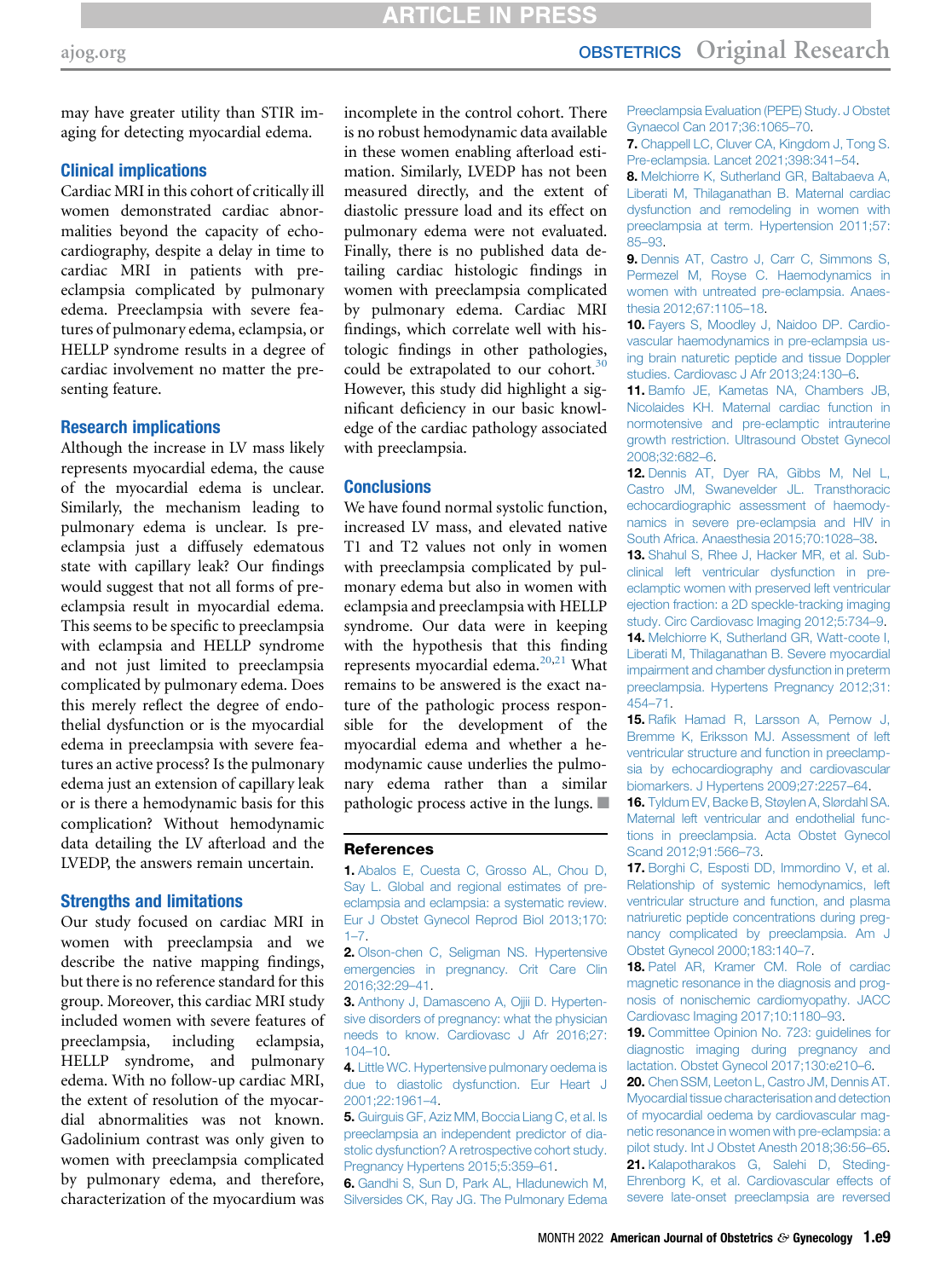### ARTICLE IN PRESS

# Original Research OBSTETRICS [ajog.org](http://www.AJOG.org)

[within six months postpartum. Pregnancy](http://refhub.elsevier.com/S0002-9378(22)00180-6/sref21) [Hypertens 2020;19:18](http://refhub.elsevier.com/S0002-9378(22)00180-6/sref21)–24.

<span id="page-9-0"></span>22. [Bergman L, Bergman K, Langenegger E,](http://refhub.elsevier.com/S0002-9378(22)00180-6/sref22) [et al. PROVE-pre-eclampsia obstetric adverse](http://refhub.elsevier.com/S0002-9378(22)00180-6/sref22) [events: establishment of a biobank and data](http://refhub.elsevier.com/S0002-9378(22)00180-6/sref22)[base for pre-eclampsia. Cells 2021;10:959.](http://refhub.elsevier.com/S0002-9378(22)00180-6/sref22)

<span id="page-9-1"></span>23. [Brown MA, Magee LA, Kenny LC, et al. The](http://refhub.elsevier.com/S0002-9378(22)00180-6/sref23) [hypertensive disorders of pregnancy: ISSHP](http://refhub.elsevier.com/S0002-9378(22)00180-6/sref23) classifi[cation, diagnosis & management recom](http://refhub.elsevier.com/S0002-9378(22)00180-6/sref23)[mendations for international practice. Preg](http://refhub.elsevier.com/S0002-9378(22)00180-6/sref23)[nancy Hypertens 2018;13:291](http://refhub.elsevier.com/S0002-9378(22)00180-6/sref23)–310.

<span id="page-9-2"></span>24. [Harris PA, Taylor R, Minor BL, et al. The](http://refhub.elsevier.com/S0002-9378(22)00180-6/sref24) [REDCap consortium: building an international](http://refhub.elsevier.com/S0002-9378(22)00180-6/sref24) [community of software platform partners.](http://refhub.elsevier.com/S0002-9378(22)00180-6/sref24) [J Biomed Inform 2019;95:103208.](http://refhub.elsevier.com/S0002-9378(22)00180-6/sref24)

<span id="page-9-3"></span>25. [Harris PA, Taylor R, Thielke R, Payne J,](http://refhub.elsevier.com/S0002-9378(22)00180-6/sref25) [Gonzalez N, Conde JG. Research Electronic](http://refhub.elsevier.com/S0002-9378(22)00180-6/sref25) [Data Capture \(REDCap\)-A metadata-driven](http://refhub.elsevier.com/S0002-9378(22)00180-6/sref25) [methodology and work](http://refhub.elsevier.com/S0002-9378(22)00180-6/sref25)flow process for [providing translational research informatics](http://refhub.elsevier.com/S0002-9378(22)00180-6/sref25) [support. J Biomed Inform 2009;42:377](http://refhub.elsevier.com/S0002-9378(22)00180-6/sref25)–81.

<span id="page-9-4"></span>26. [Friedrich MG, Sechtem U, Schulz-Menger J,](http://refhub.elsevier.com/S0002-9378(22)00180-6/sref26) [et al. Cardiovascular magnetic resonance in](http://refhub.elsevier.com/S0002-9378(22)00180-6/sref26) [myocarditis: a JACC white paper. J Am Coll](http://refhub.elsevier.com/S0002-9378(22)00180-6/sref26) [Cardiol 2009;53:1475](http://refhub.elsevier.com/S0002-9378(22)00180-6/sref26)–87.

27. [Ferreira VM, Schulz-Menger J, Holmvang G,](http://refhub.elsevier.com/S0002-9378(22)00180-6/sref27) [et al. Cardiovascular magnetic resonance in](http://refhub.elsevier.com/S0002-9378(22)00180-6/sref27) [nonischemic myocardial in](http://refhub.elsevier.com/S0002-9378(22)00180-6/sref27)flammation: expert [recommendations. J Am Coll Cardiol 2018;72:](http://refhub.elsevier.com/S0002-9378(22)00180-6/sref27) [3158](http://refhub.elsevier.com/S0002-9378(22)00180-6/sref27)–76.

28. [Moon JC, Messroghli DR, Kellman P, et al.](http://refhub.elsevier.com/S0002-9378(22)00180-6/sref28) [Myocardial T1 mapping and extracellular](http://refhub.elsevier.com/S0002-9378(22)00180-6/sref28)

volume quantifi[cation: a Society for](http://refhub.elsevier.com/S0002-9378(22)00180-6/sref28) [Cardiovascular Magnetic Resonance](http://refhub.elsevier.com/S0002-9378(22)00180-6/sref28) [\(SCMR\) and CMR Working Group of the](http://refhub.elsevier.com/S0002-9378(22)00180-6/sref28) [European Society of Cardiology consensus](http://refhub.elsevier.com/S0002-9378(22)00180-6/sref28) [statement. J Cardiovasc Magn Reson 2013;15:](http://refhub.elsevier.com/S0002-9378(22)00180-6/sref28) [92](http://refhub.elsevier.com/S0002-9378(22)00180-6/sref28).

<span id="page-9-5"></span>29. [Burrage MK, Ferreira VM. Cardiovascular](http://refhub.elsevier.com/S0002-9378(22)00180-6/sref29) [magnetic resonance for the differentiation of left](http://refhub.elsevier.com/S0002-9378(22)00180-6/sref29) [ventricular hypertrophy. Curr Heart Fail Rep](http://refhub.elsevier.com/S0002-9378(22)00180-6/sref29) [2020;17:192](http://refhub.elsevier.com/S0002-9378(22)00180-6/sref29)–204.

<span id="page-9-6"></span>30. [Jan MF, Tajik AJ. Modern imaging tech](http://refhub.elsevier.com/S0002-9378(22)00180-6/sref30)[niques in cardiomyopathies. Circ Res 2017;121:](http://refhub.elsevier.com/S0002-9378(22)00180-6/sref30) [874](http://refhub.elsevier.com/S0002-9378(22)00180-6/sref30)–91.

#### Author and article information

From the Division of Cardiology, Department of Medicine, Tygerberg Hospital and University of Stellenbosch, Cape Town, South Africa (Drs Joubert, Doubell, and Herbst); Department of Obstetrics and Gynaecology, Tygerberg Hospital and University of Stellenbosch, Cape Town, South Africa (Drs Langenegger, Bergman, and Cluver); Barts Heart Centre, Bartshealth NHS Trust, London, United Kingdom (Dr Herrey); University College London, London United Kingdom (Dr Herrey); Department of Obstetrics and Gynaecology, Institute of Clinical Sciences, Sahlgrenska Academy, University of Gothenburg, Gothenburg, Sweden (Dr L Bergman); Department of Women's and Children's Health, Uppsala University, Uppsala, Sweden (Dr L Bergman); Department of Molecular and Clinical Medicine, Institution of Medicine, Sahlgrenska Academy, University of Gothenburg,

Gothenburg, Sweden (Dr K Bergman); Translational Obstetrics Group, Department of Obstetrics and Gynaecology, University of Melbourne, Parkville, Victoria, Australia (Dr Cluver); and Faculty of Medicine and Health Sciences, Division of Radiodiagnosis, Department of Medical Imaging and Clinical Oncology, Stellenbosch University, Cape Town, South Africa (Dr Ackerman).

Received Sept. 15, 2021; revised Jan. 31, 2022; accepted March 2, 2022.

The authors report no conflict of interests.

The cardiology research was funded by the Cardiology research fund, University of Stellenbosch, Cape Town, South Africa. Support for the Preeclampsia Obstetric Adverse Event biobank was provided by the Swedish Medical Society, the Märta Lundqvist Foundation, the Swedish Foundation for International Cooperation in Research and Higher Education, the Jane and Dan Olssons Foundation, the Mercy Perinatal, the Swedish Research Council (Vetenskapsrådet), the Center for Clinical Research Dalarna, and the Preeclampsia Foundation. The sponsors had no input into the study design; collection, analysis, and interpretation of data; writing of the report; and decision to submit the article for publication.

This study was presented at the congress meeting of the South African Heart Association, held virtually, October 29-31, 2021. The abstract submitted to that congress was published on October 29, 2021 in the SA Heart Journal.

Corresponding author: Lloyd Joubert, MBChB, MMed. [lloydjoubert@gmail.com](mailto:lloydjoubert@gmail.com)